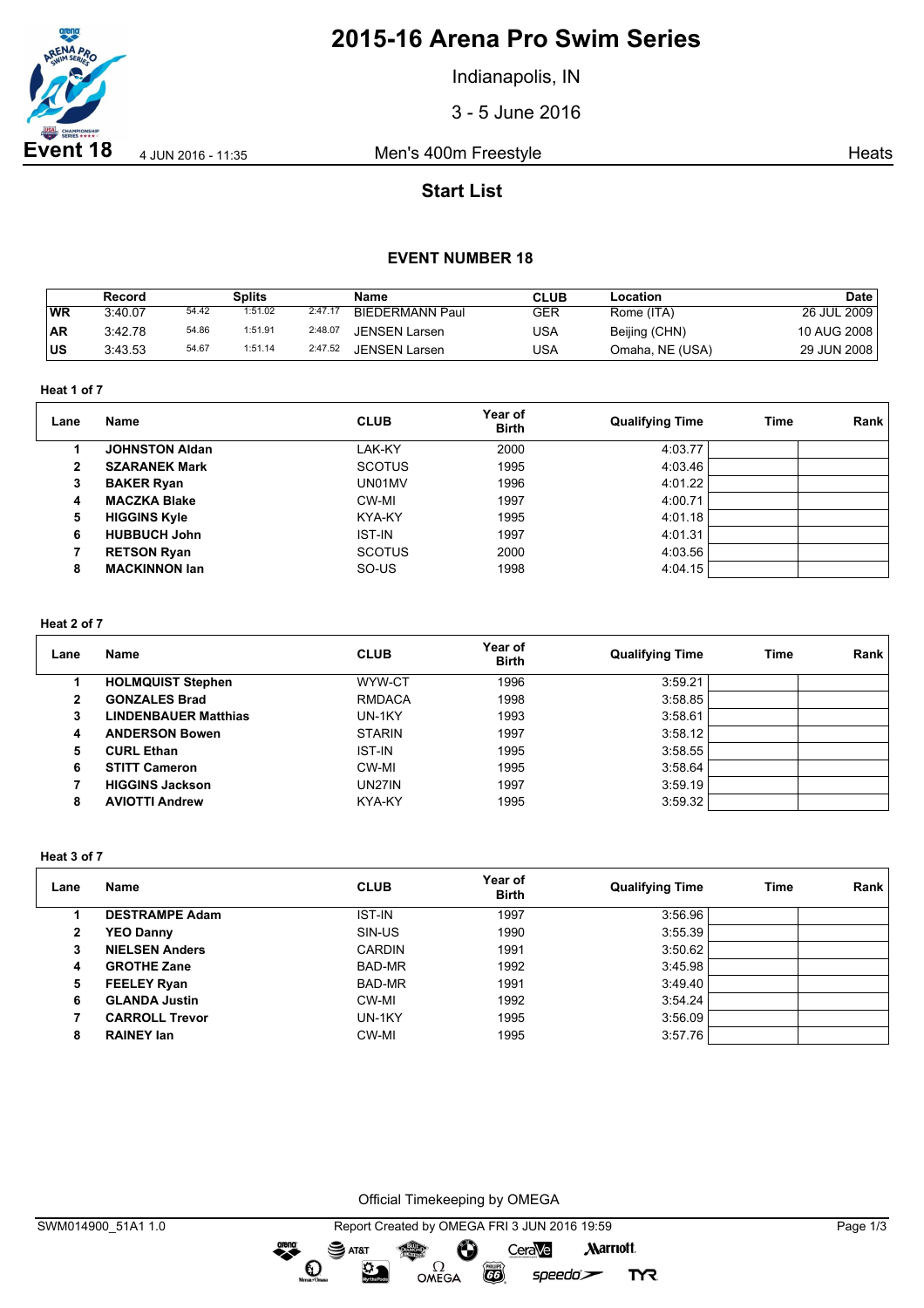

# **2015-16 Arena Pro Swim Series**

Indianapolis, IN

3 - 5 June 2016

**Event 18** 4 Jun 2016 - 11:35 Men's 400m Freestyle **Heats** Heats

## **Start List**

### **EVENT NUMBER 18**

**Heat 4 of 7**

| Lane | <b>Name</b>             | <b>CLUB</b>   | Year of<br><b>Birth</b> | <b>Qualifying Time</b> | Time | Rank |
|------|-------------------------|---------------|-------------------------|------------------------|------|------|
|      | <b>IRWIN Max</b>        | <b>IST-IN</b> | 1995                    | 3:56.18                |      |      |
| 2    | <b>LITHERLAND Jay</b>   | <b>DYNAGA</b> | 1995                    | 3:55.22                |      |      |
| 3    | <b>KLUEH Michael</b>    | CW-MI         | 1987                    | 3:49.99                |      |      |
| 4    | <b>JAEGER Connor</b>    | CW-MI         | 1991                    | 3:44.81                |      |      |
| 5    | <b>HUTCHINS Matthew</b> | WA-WI         | 1994                    | 3:48.70                |      |      |
| 6    | <b>RANSFORD Patrick</b> | CW-MI         | 1996                    | 3:53.92                |      |      |
|      | <b>DAVIS Nicholas</b>   | umizmv        | 1995                    | 3:56.03                |      |      |
| 8    | <b>PANG Sheng Jun</b>   | SIN-US        | 1992                    | 3:57.60                |      |      |

#### **Heat 5 of 7**

| Lane | <b>Name</b>            | <b>CLUB</b>   | Year of<br><b>Birth</b> | <b>Qualifying Time</b> | Time | Rank |
|------|------------------------|---------------|-------------------------|------------------------|------|------|
|      | <b>ROCK Nathan</b>     | <b>RACECO</b> | 1999                    | 4:05.58                |      |      |
| 2    | <b>SNODDERLY Joey</b>  | <b>IST-IN</b> | 1996                    | 4:04.75                |      |      |
| 3    | <b>FORDE Clayton</b>   | LAK-KY        | 1997                    | 4:04.42                |      |      |
| 4    | <b>KEHL Jarod</b>      | KYA-KY        | 1997                    | 4:04.27                |      |      |
| 5    | <b>CALLAN Kevin</b>    | TAC-OK        | 1999                    | 4:04.40                |      |      |
| 6    | <b>SCHULTZ William</b> | UN-1KY        | 1995                    | 4:04.68                |      |      |
|      | <b>SMITH Nicholas</b>  | <b>CLPROH</b> | 1998                    | 4:05.56                |      |      |
| 8    | LI Troy                | <b>CSC-IN</b> | 1998                    | 4:05.63                |      |      |

#### **Heat 6 of 7**

| Lane | Name                   | <b>CLUB</b>   | Year of<br><b>Birth</b> | <b>Qualifying Time</b> | Time | Rank |
|------|------------------------|---------------|-------------------------|------------------------|------|------|
|      | <b>SMITH Nolan</b>     | UN-1KY        | 1994                    | 4:30.15                |      |      |
| 2    | <b>STEVENSON James</b> | KYA-KY        | 1994                    | 4:29.37                |      |      |
| 3    | <b>JOHNSON Matthew</b> | <b>DUKENC</b> | 1996                    | 4:06.16                |      |      |
| 4    | <b>HICKMAN Riley</b>   | <b>DUKENC</b> | 1997                    | 4:05.73                |      |      |
| 5    | <b>WASHART Zachary</b> | <b>GPACMA</b> | 1999                    | 4:05.79                |      |      |
| 6    | <b>WILLIAMS Kai</b>    | CW-MI         | 1997                    | 4:06.26                |      |      |
|      | <b>CUDAHY Dylan</b>    | <b>MACHPV</b> | 1998                    | 4:29.93                |      |      |
| 8    | <b>SALE Harry</b>      | <b>UMIZMV</b> | 1997                    | 4:31.20                |      |      |

Official Timekeeping by OMEGA

dreng: